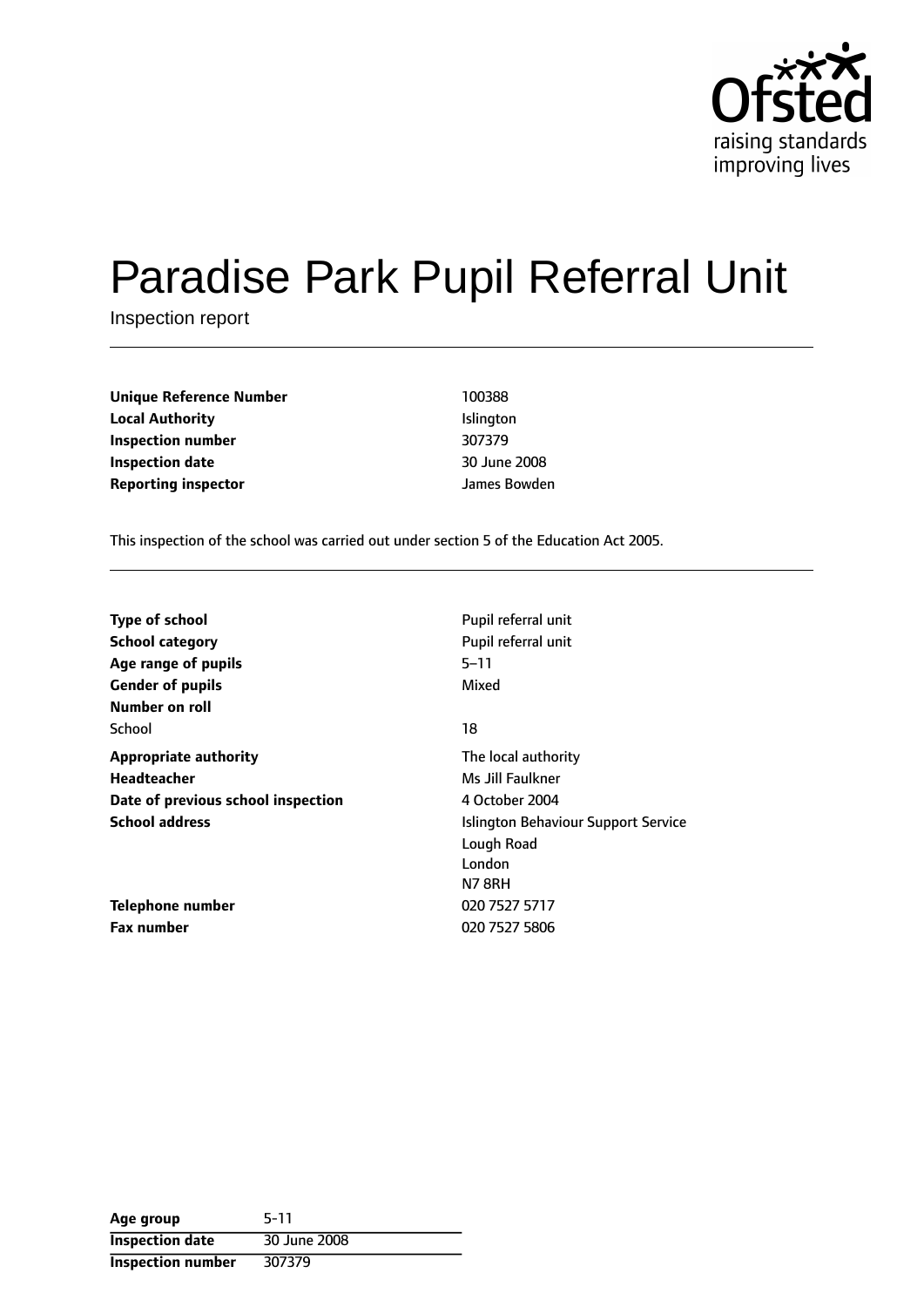.

© Crown copyright 2008

#### Website: www.ofsted.gov.uk

This document may be reproduced in whole or in part for non-commercial educational purposes, provided that the information quoted is reproduced without adaptation and the source and date of publication are stated.

Further copies of this report are obtainable from the school. Under the Education Act 2005, the school must provide a copy of this report free of charge to certain categories of people. A charge not exceeding the full cost of reproduction may be made for any other copies supplied.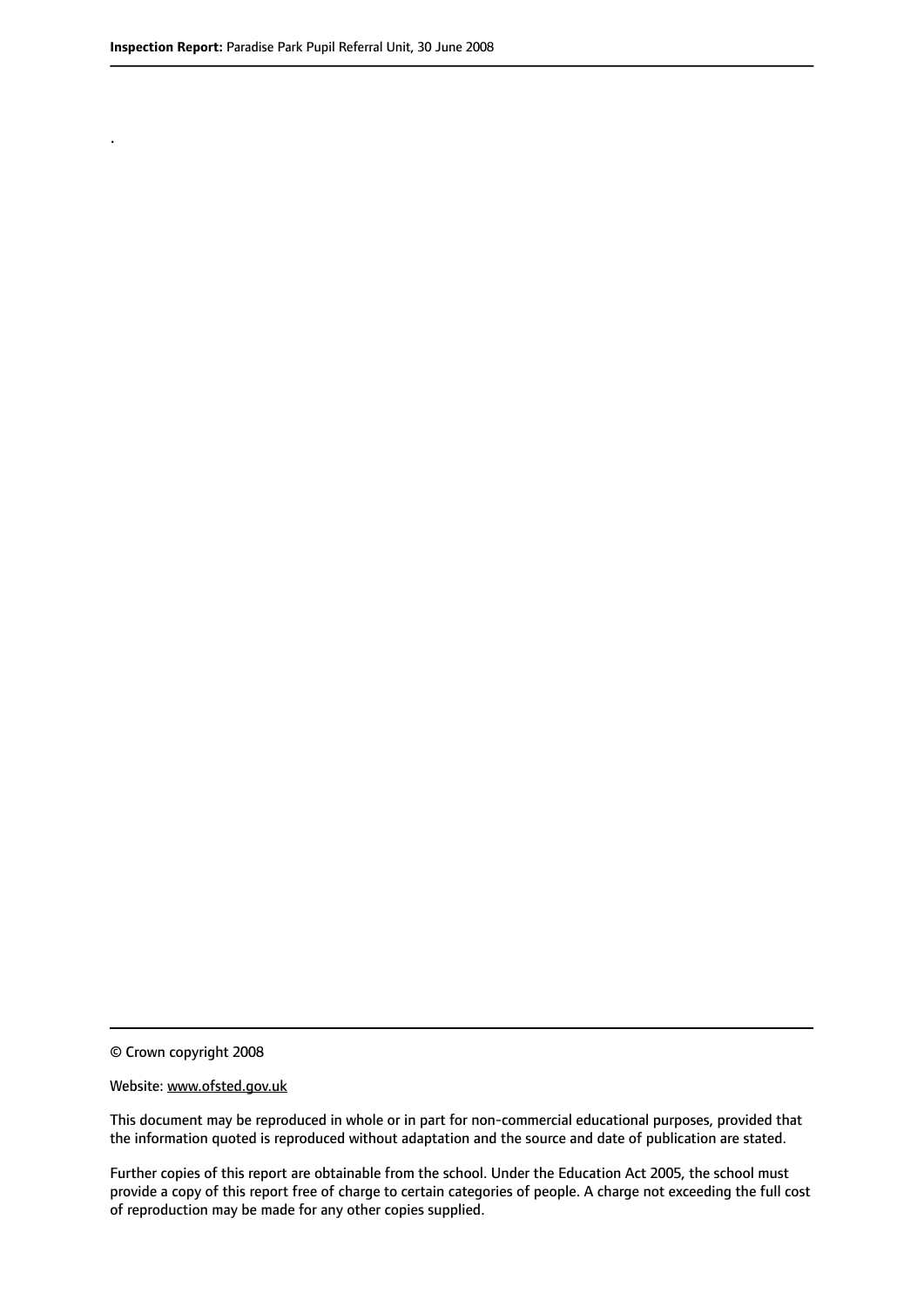# **Introduction**

The inspection was carried out by an Additional Inspector.

## **Description of the school**

The unit provides for learners with complex needs, including behavioural, emotional and social needs. All have experienced a disrupted education and have either been permanently excluded or at risk of being excluded from mainstream school. As a result, learners' attainment on entry to the unit is well below the average for their age. Half has a statement of special educational need and a third is having a statutory assessment for a statement. There is a high turnover of learners, which means the unit has to adapt on a regular basis to their challenging individual needs. Currently, almost all learners are boys. Half the learners are of White British origin, a third is of Black origin and a sixth is of Black Caribbean origin. All are entitled to free school meals.

#### **Key for inspection grades**

| Grade 1 | Outstanding  |
|---------|--------------|
| Grade 2 | Good         |
| Grade 3 | Satisfactory |
| Grade 4 | Inadequate   |
|         |              |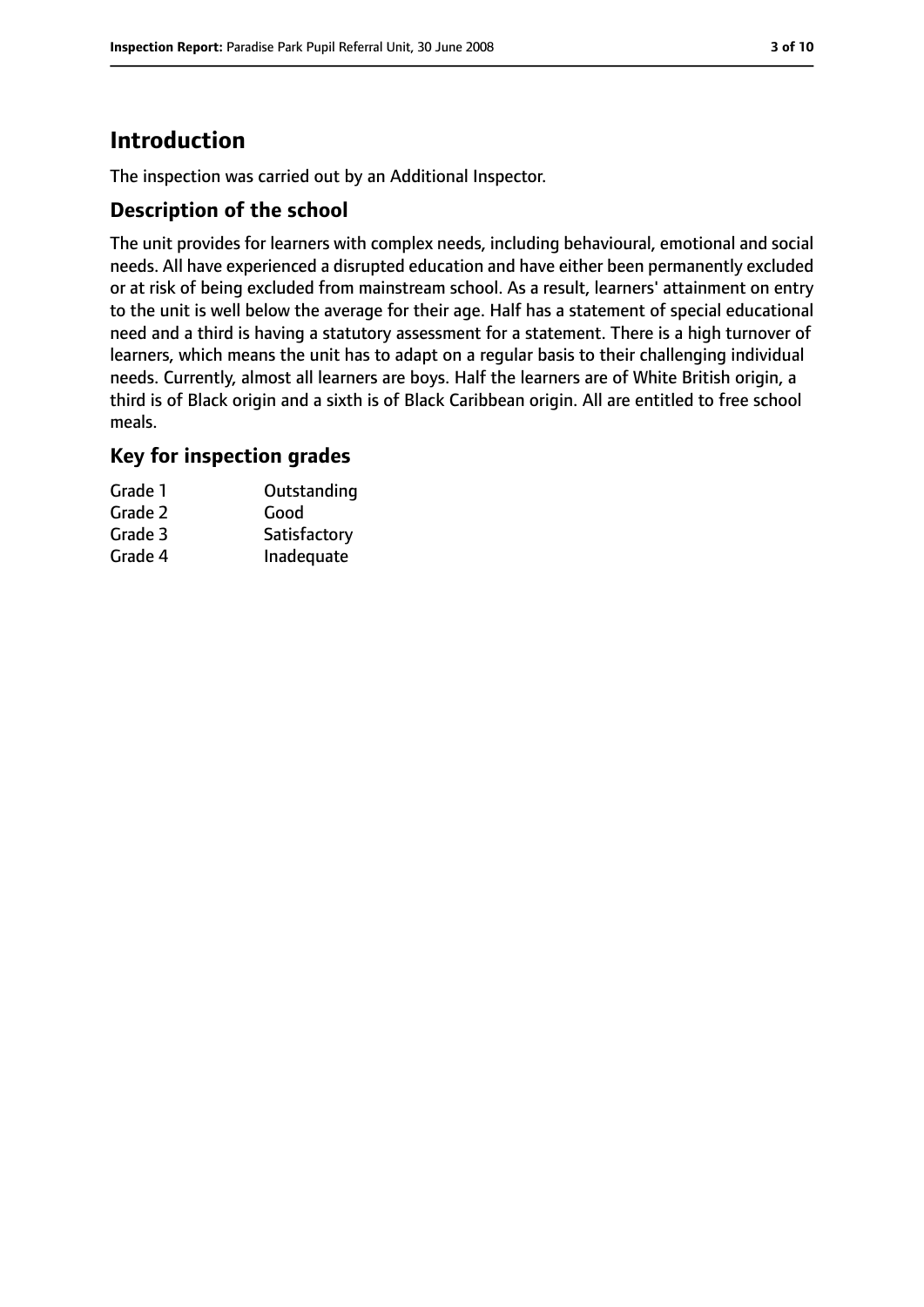## **Overall effectiveness of the school**

#### **Grade: 2**

Paradise Park Pupil Referral Unit (PRU) provides a good education for learners. It meets its objectives in ensuring they all make progress and have the best set of skills possible to enable them access future education and life opportunities. Though there have been difficulties with staff recruitment and retention, the unit is maintaining its effectiveness in improving learners' enthusiasm for learning and reintegrating them into mainstream or special schools. It has significant strengths, particularly in the quality of care, guidance and support for learners. The unit is highly effective in supporting each learner in specific ways that meet their personal and learning needs, which enables them to make good progress despite their difficulties. It works especially well with other schools and specialist agencies to support learners and has outstanding partnerships with others to support their well-being. The unit's work with parents is highly effective. They are very appreciative of the support they receive and the difference it makes to their children. One of the large majority who returned the parental questionnaire sent out prior to the inspection commented, 'The PRU has taught my child to read more confidently and helped him to manage his behaviour much better.'

Achievement is good. Standards on entry to the unit are generally well below what is expected for learners' ages, with literacy levels of younger learners being particularly weak. Because of the unit's focus on improving behaviour and interest in learning, those who remain at the unit until the end of Year 6 make significant improvement so the majority reaches age appropriate expectations in reading, writing, number and science.

Learners' personal development and well-being, including their spiritual, moral, social and cultural aspects, are good overall. Well-planned assemblies enable learners to celebrate and share success and provide time for reflection. For many, their negative attitudes diminish as their confidence and self-esteem improve. However, there are still occasional outbursts, sometimes resulting in fixed term exclusion, but behaviour and relationships are generally positive. Learners respect their learning environment and many show a pride in their work. Attendance rates have improved considerably for many compared to that in their mainstream schools, but for a small number, unauthorised absence remains a problem and has an adverse affect on overall attendance statistics for the unit.

Teaching and learning are good. Teachers, teaching assistants and learning mentors know their learners very well. They work together in lessons very effectively to ensure learners make progress towards the targets set in their individual education plans (IEPs) and their daily targets set at morning 'meet and greet' time. When inappropriate behaviour occurs, it is dealt with in a calm and safe manner. Though learners' work is marked regularly, the quality of this is variable. The curriculum is good because it meets the needs of learners, reflecting well the curriculum they would follow in mainstream schools. Thissupports well their academic progress and personal development. A particular strength is the broad range of enrichment activities within the school and opportunities for educational visits, including annual residential trips.

Leadership and management are good. The headteacher and her deputy provide a very clear direction for the school and focus on improving the quality of education it offers. Consequently, there is a very strong sense of teamwork, which promotes improvement in behaviour, learning and achievement. However, the recent arrival of a number of younger permanently excluded learners and the requirement to provide appropriate full-time education from day six has placed extra demands on resources and planning for reintegration. Governance of the unit is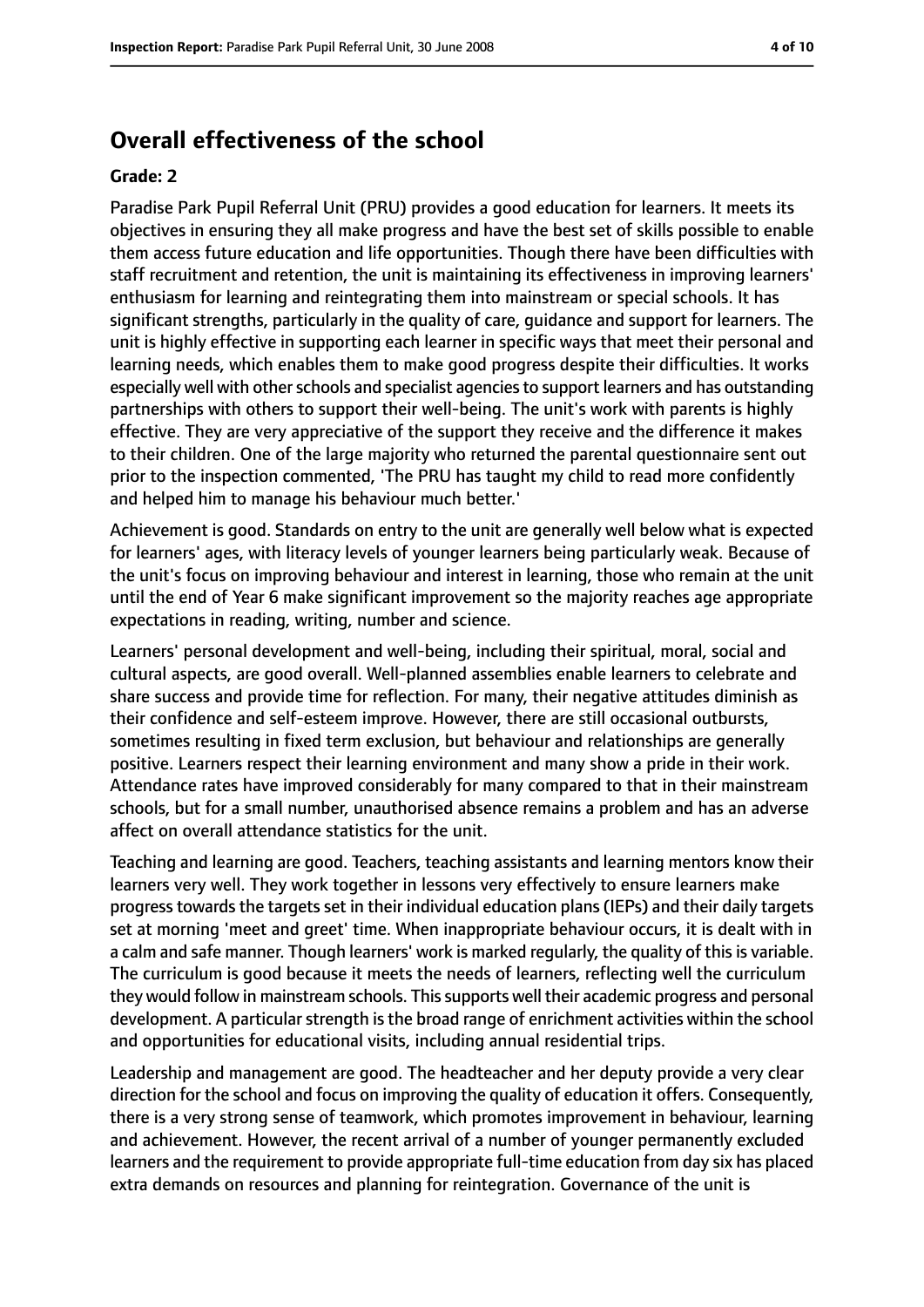satisfactory. The unit's track record of reintegration of learners to mainstream or special schools, improvements since the last inspection, its clear focus on improving learners' behaviour and learning and the clear direction set for further improvement show there is good capacity to improve further.

#### **What the school should do to improve further**

- Ensure marking makes clear to learners what they have to do to improve the quality of their work.
- Ensure the work of the unit is not adversely affected by the arrival of excluded learners who are not vetted by the unit's referral panel.

# **Achievement and standards**

#### **Grade: 2**

Although standards overall are below average because of the extent of learners' special needs and, for some, their negative experience of mainstream education, the progress they make is good. In relation to their starting points, many are meeting the expected rate of progress for learners in mainstream schools, some achieving standards comparable to those expected for their age and a few achieving levels higher than expected in some areas. There are no significant differences in the rates of progress made by different groups of learners.

## **Personal development and well-being**

#### **Grade: 2**

Learners eat healthily throughout the day and, apart from formal physical education lessons, benefit from daily exercise at break times. Older learners have recently learned about the dangers of substance abuse, having produced some good quality display to show their understanding of the issues involved. Learners say they make friends at the unit and generally get on well with each other and their teachers and teaching assistants. One younger learner was particularly keen to show the inspector his daily target book and indicate how well he thought he had improved in relation to these. There have recently been no permanent exclusions and fixed-term exclusions are falling. Learners participate actively in the school community through the school council, involvement in teacher appointments and in work to raise funds for charities. Learners are well prepared for their future education because they are improving their literacy, numeracy, and information and communication technology (ICT) skills.

# **Quality of provision**

## **Teaching and learning**

#### **Grade: 2**

At the time of the inspection, the morning timetable was changed because of the unit's 'arts week' and learners were not working in their usual class groups. This change proved difficult for some learners but the purposeful approach of staff eventually enabled them to settle, become interested and learn how to produce some good work. Those in the 'puppetry' group, for example, planned well their 'monster' glove puppets using a range of materials to good effect and those in the 'Banksy' group used ICT effectively to produce their own versions in the required style. A scrutiny of learners' work in literacy, numeracy, science and topic lessons showed teachers' planning to be good. Work is matched well to the capabilities of individual learners and ensures they make good progress. However, teachers' marking of work does not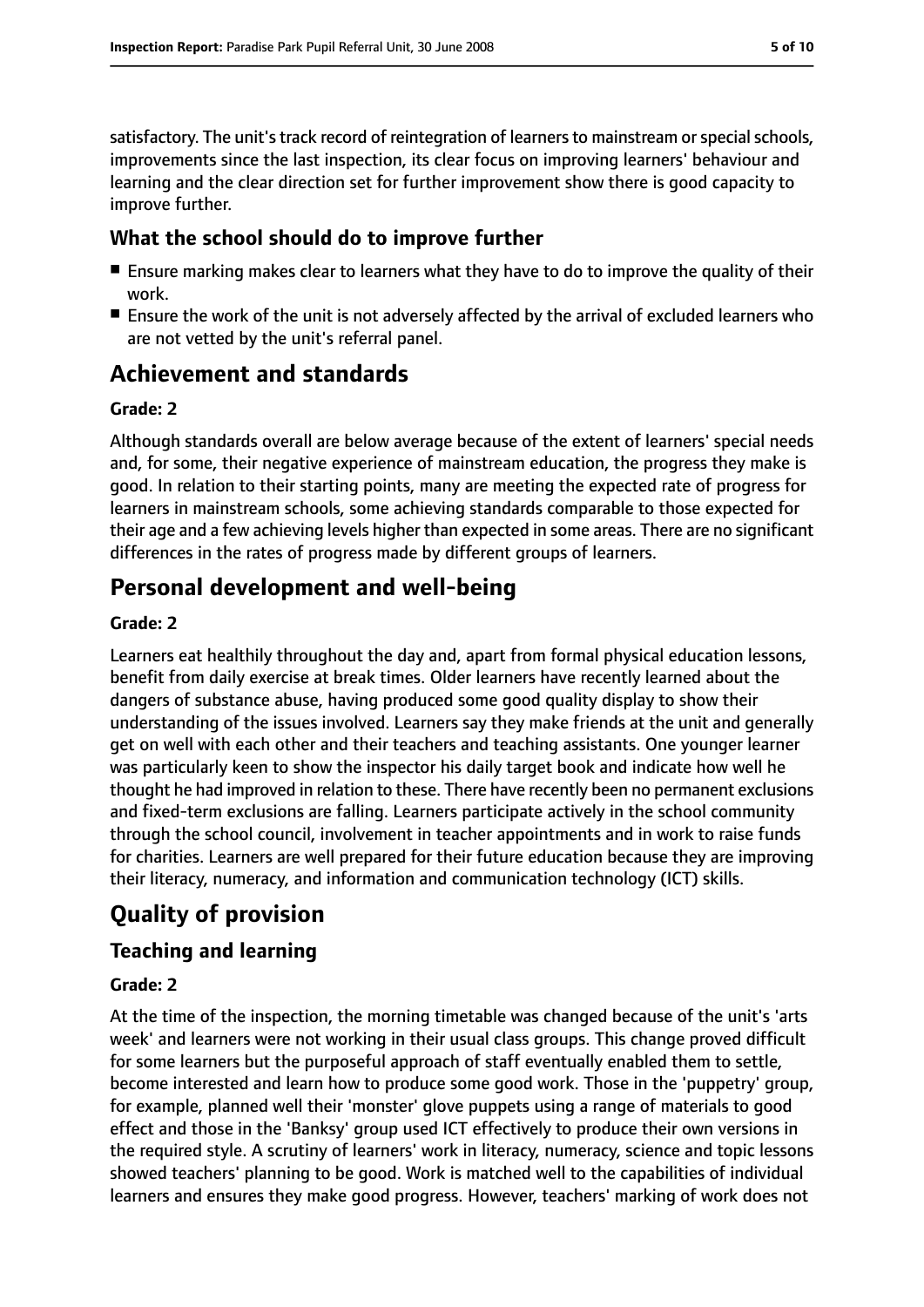focus enough telling learners what they actually need to do to improve the quality of their work and does not always show what levels they are actually working at.

#### **Curriculum and other activities**

#### **Grade: 2**

The curriculum ensures all learners are prepared well for part-time and full-time reintegration into mainstream schools. There is also a clear focus on provision for improving literacy and numeracy skills as well as provision to support learners' personal development. The unit regards the whole school day as time for learning, which ensures constant supervision and involvement of learners. Teachers' use of ICT enlivens the curriculum, which in turn enhances learners' involvement and enjoyment. The learning environment is enhanced greatly by displays celebrating learners' personal achievements.

#### **Care, guidance and support**

#### **Grade: 1**

The wide range of support and guidance offered by the unit supports learners' well-being extremely effectively, which results in learners improving their personal attributes and academic achievement. Close working relationships with a wide range of other specialist agencies and professionals also contribute extensively to learners' development. The school has been particularly successful in ensuring improvements in attendance. Arrangements to support learners' reintegration into mainstream schools are highly effective with currently a quarter of learners ready to move. The unit tracks closely learners' personal development as well as their individual performance in relation to National Curriculum levels and IEP targets. Because of this, the unit has been able to identify areas for improvement in learning, plan overall priorities and set individualised programmes to meet learners' precise needs.

## **Leadership and management**

#### **Grade: 2**

Effective self-evaluation and monitoring and evaluation of teaching have enabled the unit to identify accurately its strengths and areas for improvement. There is effective support for new and inexperienced staff and for the well-being of all staff. Strong liaison and collaboration between all staff ensure that every learner really does matter, improving their life chances beyond the unit. Resources are used well but the recent arrival of a group of younger learners who have been permanently excluded from their mainstream schools has placed extra demands on the unit. These learners include some who have not been vetted by the unit's referral panel. Because of this, reintegration planning is made difficult and their stay at the unit may be longer than necessary. The new management committee formed to meet recently introduced statutory regulations for PRUs is developing its effectiveness as a critical and supportive friend of the unit.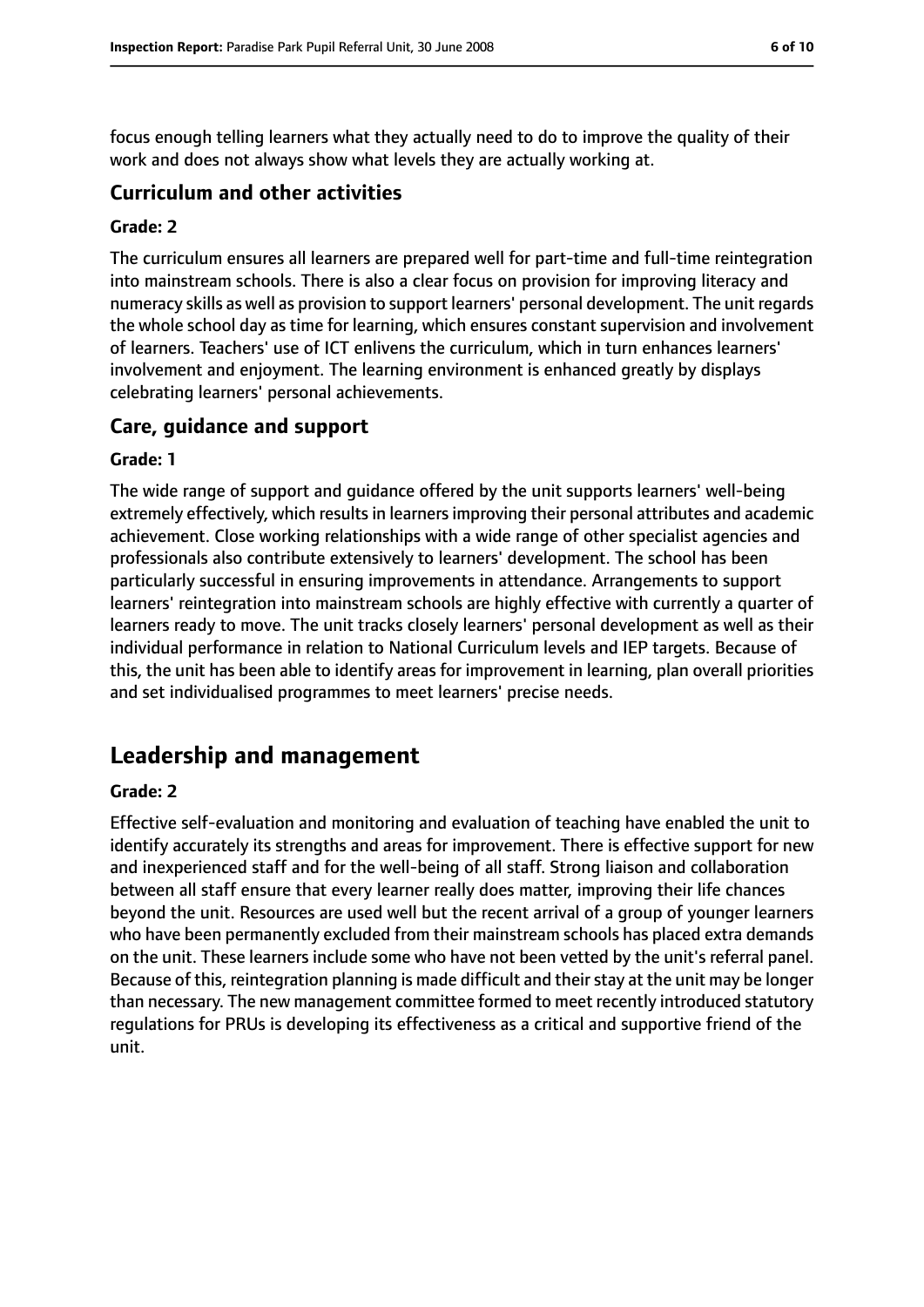**Any complaints about the inspection or the report should be made following the procedures set out in the guidance 'Complaints about school inspection', which is available from Ofsted's website: www.ofsted.gov.uk.**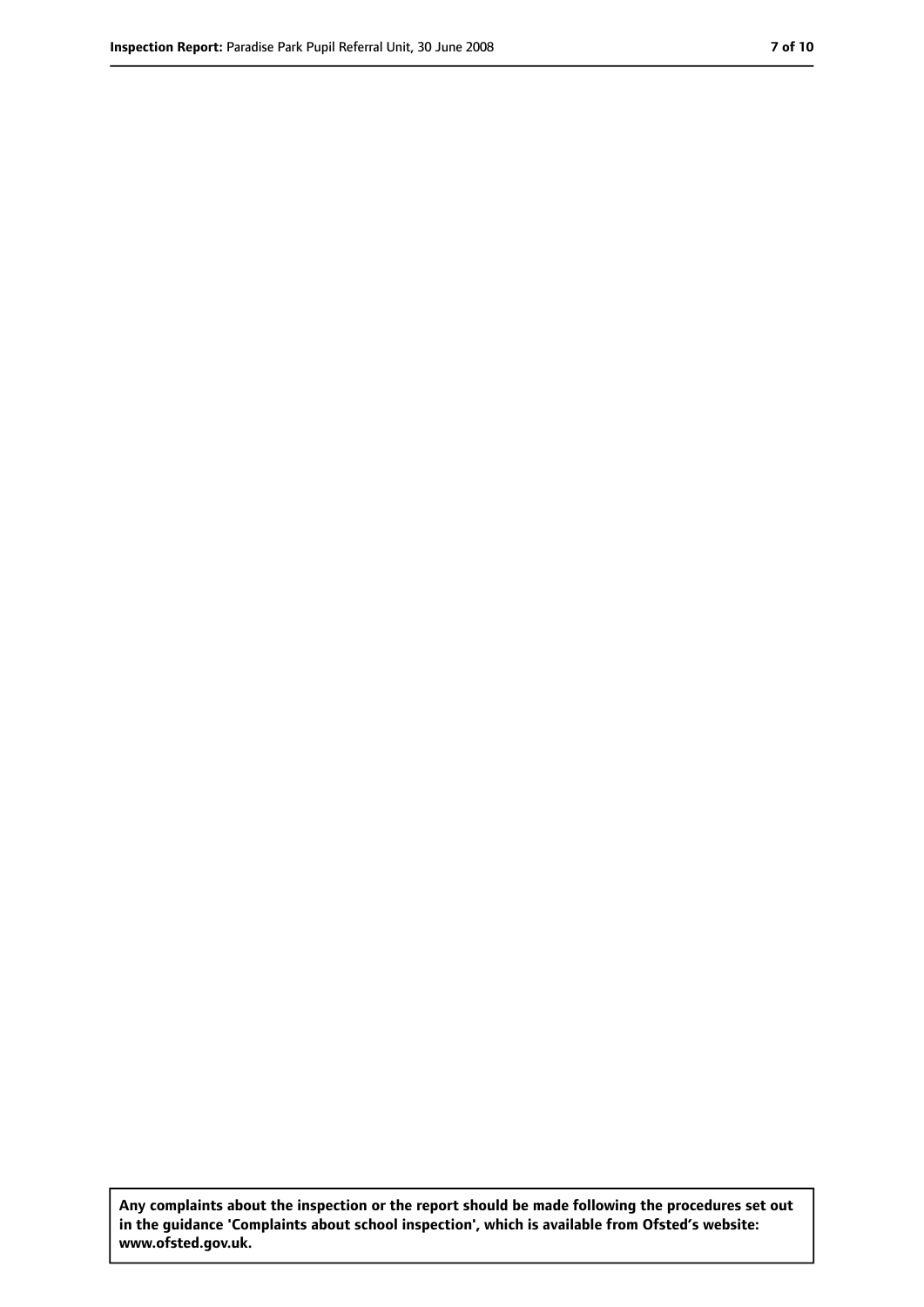#### **Annex A**

# **Inspection judgements**

| $^{\circ}$ Key to judgements: grade 1 is outstanding, grade 2 good, grade 3 satisfactory, and | <b>School</b>  |
|-----------------------------------------------------------------------------------------------|----------------|
| arade 4 inadequate                                                                            | <b>Overall</b> |

## **Overall effectiveness**

| How effective, efficient and inclusive is the provision of education, integrated<br>care and any extended services in meeting the needs of learners? |     |
|------------------------------------------------------------------------------------------------------------------------------------------------------|-----|
| Effective steps have been taken to promote improvement since the last<br>inspection                                                                  | Yes |
| How well does the school work in partnership with others to promote learners'<br>well-being?                                                         |     |
| The capacity to make any necessary improvements                                                                                                      |     |

## **Achievement and standards**

| How well do learners achieve?                                                                               |  |
|-------------------------------------------------------------------------------------------------------------|--|
| The standards <sup>1</sup> reached by learners                                                              |  |
| How well learners make progress, taking account of any significant variations between<br>groups of learners |  |
| How well learners with learning difficulties and disabilities make progress                                 |  |

## **Personal development and well-being**

| How good is the overall personal development and well-being of the<br>learners?                                  |  |
|------------------------------------------------------------------------------------------------------------------|--|
| The extent of learners' spiritual, moral, social and cultural development                                        |  |
| The extent to which learners adopt healthy lifestyles                                                            |  |
| The extent to which learners adopt safe practices                                                                |  |
| How well learners enjoy their education                                                                          |  |
| The attendance of learners                                                                                       |  |
| The behaviour of learners                                                                                        |  |
| The extent to which learners make a positive contribution to the community                                       |  |
| How well learners develop workplace and other skills that will contribute to<br>their future economic well-being |  |

## **The quality of provision**

| $\mid$ How effective are teaching and learning in meeting the full range of the $\mid$<br>learners' needs? |  |
|------------------------------------------------------------------------------------------------------------|--|
| How well do the curriculum and other activities meet the range of needs  <br>and interests of learners?    |  |
| How well are learners cared for, guided and supported?                                                     |  |

 $^1$  Grade 1 - Exceptionally and consistently high; Grade 2 - Generally above average with none significantly below average; Grade 3 - Broadly average to below average; Grade 4 - Exceptionally low.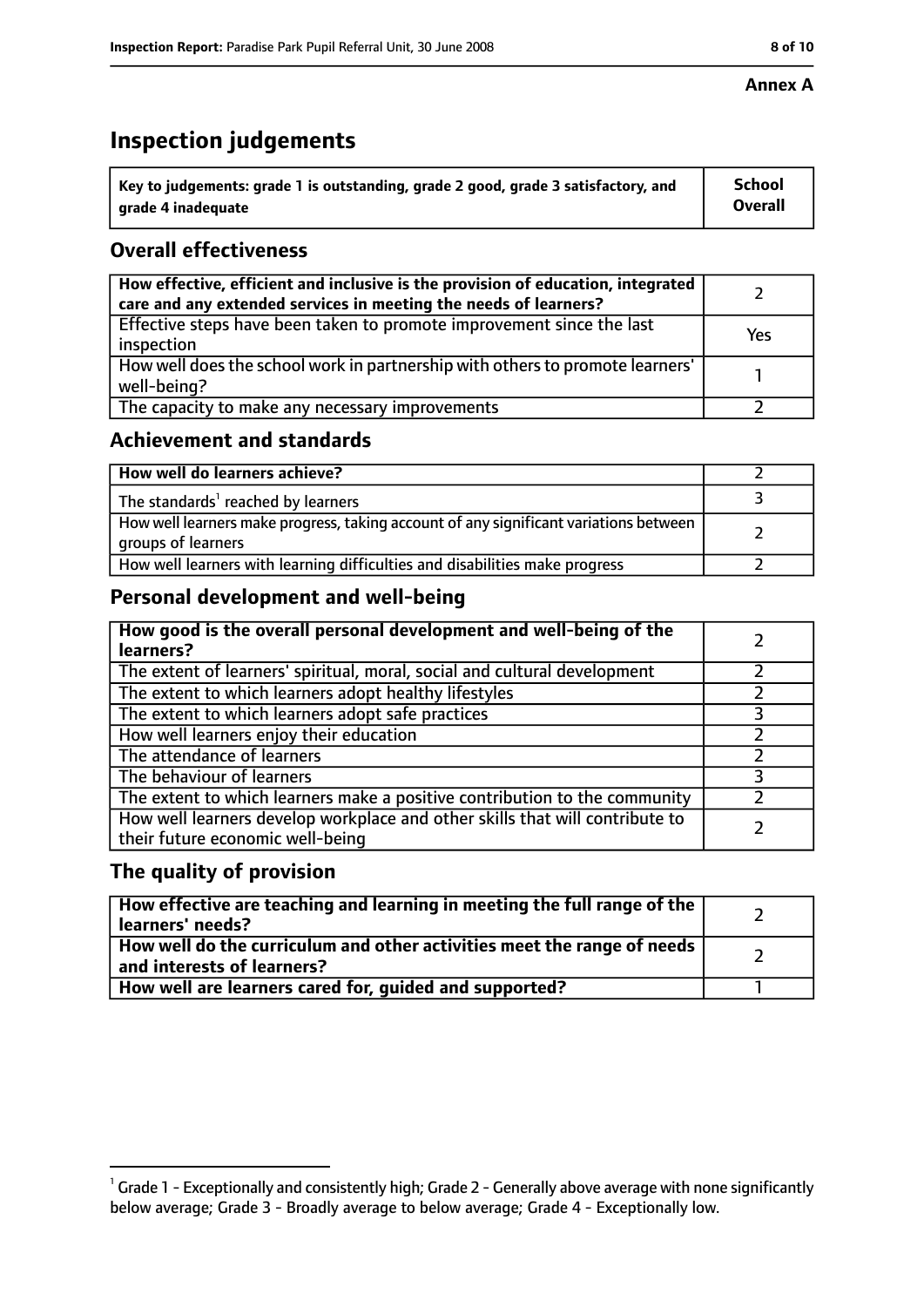# **Leadership and management**

| How effective are leadership and management in raising achievement<br>and supporting all learners?                                              |     |
|-------------------------------------------------------------------------------------------------------------------------------------------------|-----|
| How effectively leaders and managers at all levels set clear direction leading<br>to improvement and promote high quality of care and education |     |
| How effectively leaders and managers use challenging targets to raise standards                                                                 |     |
| The effectiveness of the school's self-evaluation                                                                                               |     |
| How well equality of opportunity is promoted and discrimination tackled so<br>that all learners achieve as well as they can                     |     |
| How effectively and efficiently resources, including staff, are deployed to<br>achieve value for money                                          |     |
| The extent to which governors and other supervisory boards discharge their<br>responsibilities                                                  | 3   |
| Do procedures for safequarding learners meet current government<br>requirements?                                                                | Yes |
| Does this school require special measures?                                                                                                      | No  |
| Does this school require a notice to improve?                                                                                                   | No  |